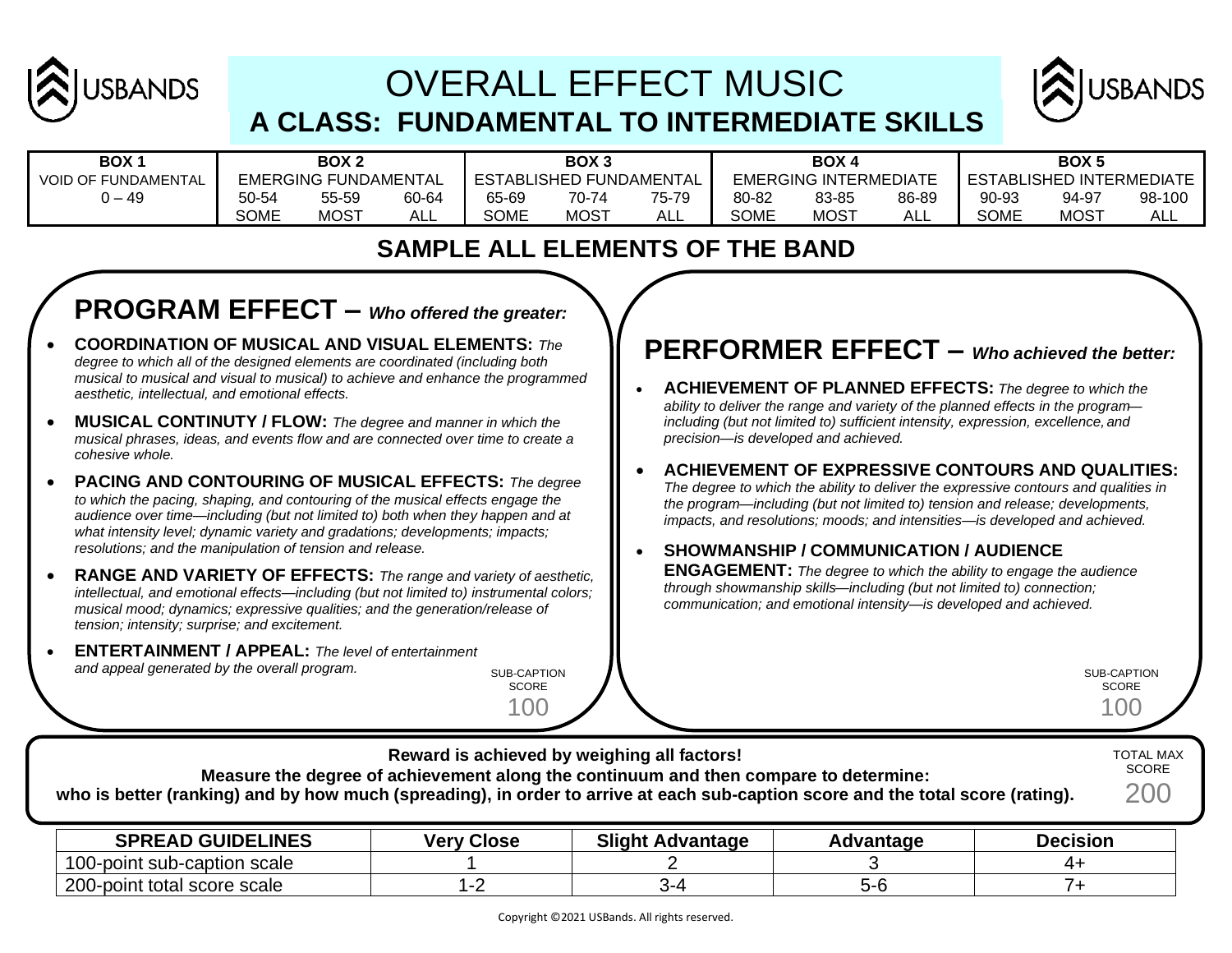

### A CLASS OVERALL EFECT MUSIC



| BOX <sub>1</sub>                     | BOX <sub>2</sub>                                                                                                                                                                                                     | BOX <sub>3</sub>                                                                                                                                          | POINTS OF COMPARISON                                                                    |                                                                                                                                                                                                                                                                                           | BOX 4                                                                                                                                                   | BOX <sub>5</sub>                                                                                                                                                                                                                                                        |  |  |  |
|--------------------------------------|----------------------------------------------------------------------------------------------------------------------------------------------------------------------------------------------------------------------|-----------------------------------------------------------------------------------------------------------------------------------------------------------|-----------------------------------------------------------------------------------------|-------------------------------------------------------------------------------------------------------------------------------------------------------------------------------------------------------------------------------------------------------------------------------------------|---------------------------------------------------------------------------------------------------------------------------------------------------------|-------------------------------------------------------------------------------------------------------------------------------------------------------------------------------------------------------------------------------------------------------------------------|--|--|--|
| <b>VOID OF</b><br><b>FUNDAMENTAL</b> | <b>EMERGING FUNDAMENTAL</b>                                                                                                                                                                                          | <b>ESTABLISHED FUNDAMENTAL</b>                                                                                                                            |                                                                                         |                                                                                                                                                                                                                                                                                           | <b>EMERGING INTERMEDIATE</b>                                                                                                                            | <b>ESTABLISHED INTERMEDIATE</b>                                                                                                                                                                                                                                         |  |  |  |
| $0 - 49$                             | 55-59<br>50-54<br>60-64<br>SOME<br><b>MOST</b><br><b>ALL</b>                                                                                                                                                         | 65-69<br>$70-74$<br>$75 - 79$<br><b>SOME</b><br><b>MOST</b><br><b>ALL</b>                                                                                 | <b>A CLASS</b>                                                                          | $80 - 82$<br>SOME                                                                                                                                                                                                                                                                         | 83-85<br>86-89<br><b>MOST</b><br>ALL                                                                                                                    | $90 - 93$<br>$94-97$<br>$98 - 100$<br><b>SOME</b><br><b>MOST</b><br><b>ALL</b>                                                                                                                                                                                          |  |  |  |
|                                      | scope. Single efforts or slight layering of basic efforts. Minimal<br>dynamic/tempo/spacial/expressive range, with basic contrast and<br>few gradations.                                                             | Fundamental, basic skills and qualities with variety limited to this                                                                                      | <b>CONTENT</b>                                                                          | Skills and qualities offer some complexity and dimensionality, with moderate to<br>good variety drawn from a basic to intermediate scope. Moderate to good<br>dynamic/tempo/spacial/expressive range with clear contrasts and some<br>gradations. Slight to moderate layering of efforts. |                                                                                                                                                         |                                                                                                                                                                                                                                                                         |  |  |  |
|                                      | Fundamental offerings are often<br>presented singly. Basic<br>coordination emerges between<br>musical elements & occasionally<br>achieves rudimentary effectiveness.                                                 | Fundamental offerings show basic<br>coordination between musical<br>elements & occasionally include a<br>visual aspect to achieve basic<br>effectiveness. | <b>COORDINATION OF</b><br><b>MUSICAL &amp; VISUAL</b><br><b>ELEMENTS</b>                |                                                                                                                                                                                                                                                                                           | Emerging intermediate coordination<br>involves important musical elements along<br>with some visual aspects to achieve<br>moderate intermediate effect. | Established intermediate coordination<br>includes important musical & visual<br>elements for good intermediate effect.                                                                                                                                                  |  |  |  |
| Fundamental<br>offerings are not     | <b>Emerging writing fundamentals</b><br>provide nascent levels.                                                                                                                                                      | <b>Emerging writing fundamentals</b><br>provide good basic levels.                                                                                        | <b>MUSICAL CONTINUTY /</b><br><b>FLOW</b>                                               | Emerging intermediate qualities provide<br>moderate intermediate levels.                                                                                                                                                                                                                  | Established intermediate qualities provide<br>good intermediate levels.                                                                                 |                                                                                                                                                                                                                                                                         |  |  |  |
| present.                             | Emerging pacing fundamentals<br>offer very basic contrasts to<br>achieve moments of rudimentary<br>effect.                                                                                                           | Established pacing fundamentals<br>offer basic contrasts & impact<br>points to achieve basic<br>effectiveness over time.                                  | <b>PACING &amp; CONTOURING</b><br>OF MUSICAL EFFECTS                                    |                                                                                                                                                                                                                                                                                           | Emerging intermediate pacing offers<br>moderate contrasts, impacts & some<br>dynamic shaping to achieve basic dramatic<br>contour over time.            | Established intermediate pacing offers<br>good variety of contrasts, impacts &<br>contouring of dynamics & intensities to<br>achieve intermediate dramatic contour<br>over time.                                                                                        |  |  |  |
|                                      | Fundamental offerings offer<br>nascent effect in isolated moments.                                                                                                                                                   | Moderate variety of basic effects<br>over time.                                                                                                           | <b>RANGE &amp; VARIETY OF</b><br><b>EFFECTS</b>                                         |                                                                                                                                                                                                                                                                                           | Moderate range &/or variety of<br>intermediate effects over time.                                                                                       | Good range & variety of intermediate<br>effects over time. Depth is emerging.                                                                                                                                                                                           |  |  |  |
|                                      | over time.                                                                                                                                                                                                           | Nascent levels are emerging & vary Good basic levels are established &<br>may vary over time.                                                             | <b>ENTERTAINMENT /</b><br><b>APPEAL</b>                                                 |                                                                                                                                                                                                                                                                                           | & may vary over time.                                                                                                                                   | Moderate intermediate levels are emerging Good intermediate levels are established &<br>may vary slightly over time.                                                                                                                                                    |  |  |  |
|                                      |                                                                                                                                                                                                                      |                                                                                                                                                           |                                                                                         |                                                                                                                                                                                                                                                                                           |                                                                                                                                                         |                                                                                                                                                                                                                                                                         |  |  |  |
|                                      | Fundamental, basic achievement that serves as a foundation for<br>future growth. Individual skills dominate, with some emerging<br>awareness of the ensemble and the individual's basic role within<br>the ensemble. |                                                                                                                                                           | <b>PERFORMER</b><br><b>EFFECT</b>                                                       |                                                                                                                                                                                                                                                                                           |                                                                                                                                                         | Moderate individual skill, strength and stamina emerging from a good technical<br>foundation and a broader range and variety of responsibilities. Moderate to<br>good ensemble awareness and individual ability to fulfill an intermediate role<br>within the ensemble. |  |  |  |
| A foundation for<br>fundamental      | Moderate achievement of a<br>Nascent achievement of the most<br>fundamental range of effects is<br>fundamental skills is emerging.<br>established but may vary.                                                      |                                                                                                                                                           | <b>ACHIEVEMENT OF</b><br><b>PLANNED EFFECTS</b>                                         | Moderate achievement of an intermediate<br>range of effects is emerging but may vary.                                                                                                                                                                                                     |                                                                                                                                                         | Good achievement of an intermediate<br>range of effects is established but may<br>vary.                                                                                                                                                                                 |  |  |  |
| achievement is<br>not present.       | Nascent achievement of the most<br>fundamental skills is emerging.                                                                                                                                                   | Moderate achievement of<br>fundamental skills is established<br>but may vary.                                                                             | <b>ACHIEVEMENT OF</b><br><b>EXPRESSIVE</b><br><b>CONTOURS &amp;</b><br><b>QUALITIES</b> | Moderate achievement of intermediate<br>contours & qualities is established but may                                                                                                                                                                                                       | Good achievement of intermediate<br>contours & qualities is established but may<br>vary.                                                                |                                                                                                                                                                                                                                                                         |  |  |  |
|                                      | Nascent achievement of the most<br>fundamental skills is emerging.                                                                                                                                                   | Moderate achievement of<br>fundamental skills engages at a<br>nascent level.                                                                              | <b>SHOWMANSHIP /</b><br><b>COMMUNICATION /</b><br><b>AUDIENCE</b><br><b>ENGAGEMENT</b>  |                                                                                                                                                                                                                                                                                           | Moderate achievement of an intermediate<br>range of skills engages at an emerging<br>level but may vary.                                                | Good achievement of an intermediate<br>range of skills engages at a moderate level<br>but may vary.                                                                                                                                                                     |  |  |  |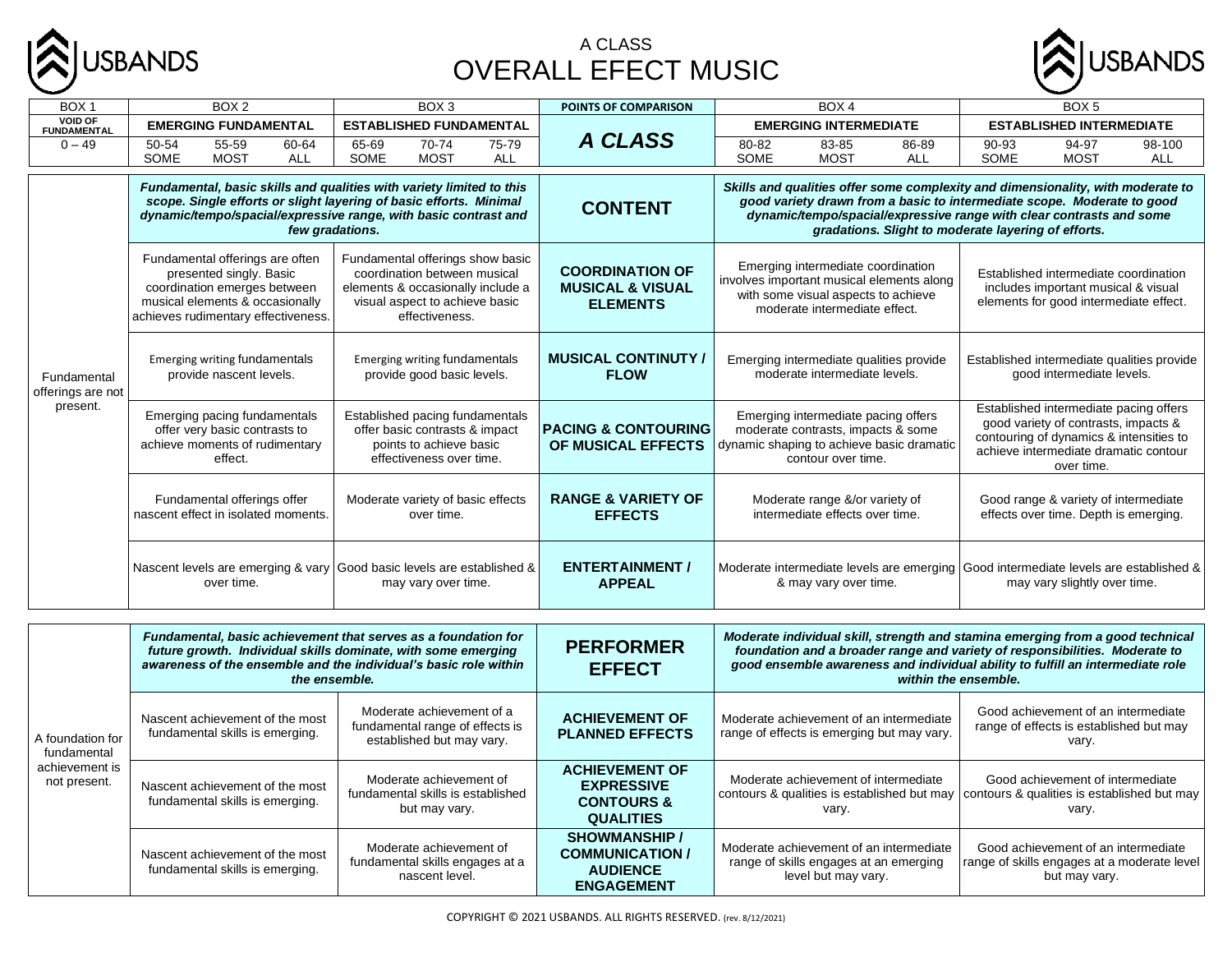

# OVERALL EFFECT MUSIC **OPEN CLASS: INTERMEDIATE TO ADVANCED SKILLS**



| BOX <sub>1</sub>            | BOX <sub>2</sub> |                       | BOX <sub>3</sub> |       | BOX 4                    |       | BOX <sub>5</sub> |                          |       |       |                             |        |
|-----------------------------|------------------|-----------------------|------------------|-------|--------------------------|-------|------------------|--------------------------|-------|-------|-----------------------------|--------|
| <b>VOID OF INTERMEDIATE</b> |                  | EMERGING INTERMEDIATE |                  |       | ESTABLISHED INTERMEDIATE |       |                  | <b>EMERGING ADVANCED</b> |       |       | <b>ESTABLISHED ADVANCED</b> |        |
| $-49$                       | 50-54            | 55-59                 | 60-64            | 65-69 | 70-74                    | 75-79 | 80-82            | 83-85                    | 86-89 | 90-93 | 94-97                       | 98-100 |
|                             | SOME             | MOST                  | <b>ALL</b>       | SOME  | MOST                     | ALL   | <b>SOME</b>      | MOST                     | ALL   | Some  | <b>MOST</b>                 | ALL    |

### **SAMPLE ALL ELEMENTS OF THE BAND**

**PROGRAM EFFECT –** *Who offered the greater:*

- **COORDINATION OF MUSICAL AND VISUAL ELEMENTS:** *The*  degree to which all of the designed elements are coordinated (including both musical *to musical and visual to musical) to achieve and enhance the programmed aesthetic, intellectual, and emotional effects.*
- **MUSICAL CONTINUTY / FLOW:** *The degree and manner in which the musical phrases, ideas, and events flow and are connected over time to create a cohesive whole.*
- **PACING AND CONTOURING OF MUSICAL EFFECTS:** *The degree to which the pacing, shaping, and contouring of the musical effects* engage the audience *over time—including (but not limited to) both when they happen and at what intensity level; dynamic variety and gradations; developments; impacts; resolutions; and the manipulation of tension and release.*
- **RANGE, VARIETY, AND DEPTH OF EFFECTS:** *The range, variety, and depth of aesthetic, intellectual, and emotional effects—including (but not limited to) instrumental colors; musical mood; dynamics; expressive qualities; and the generation/release of tension; intensity; surprise; and excitement.*
- **ENTERTAINMENT / APPEAL:** *The level of entertainment and appeal generated by the overall program.*
- **CREATIVITY:** *The level of creativity and imagination displayed in the exploration, usage, and integration of effective ideas, components, qualities, and design.*

SUB-CAPTION **SCORE** 100

# **PERFORMER EFFECT –** *Who achieved the better:*

- **ACHIEVEMENT OF PLANNED EFFECTS:** *The degree to which the ability to deliver the range, variety, and depth of the planned effects in the program including (but not limited to) sufficient intensity, expression, excellence, and precision—is developed and achieved.*
- **ACHIEVEMENT OF EXPRESSIVE AND DRAMATIC CONTOURS**

**QUALITIES:** *The degree to which the ability to deliver the expressive and dramatic contours and qualities in the program—including (but not limited to) tension and release; developments, impacts, and resolutions; moods; and emotional/dramatic intensities—is developed and achieved.*

#### • **SHOWMANSHIP / COMMUNICATION / AUDIENCE**

**ENGAGEMENT:** *The degree to which the ability to engage the audience through showmanship skills—including (but not limited to) connection; communication; and emotional intensity—is developed and achieved.*

• **CLARITY OF MUSICAL STYLE AND IDENTITY:** *The degree to which the musical style and identity is developed and achieved throughout the ensemble.*

SUB-CAPTION **SCORE** 100

**Reward is achieved by weighing all factors! Measure the degree of achievement along the continuum and then compare to determine: who is better (ranking) and by how much (spreading), in order to arrive at each sub-caption score and the total score (rating).** TOTAL MAX **SCORE** 200

| <b>GUIDELINES</b><br><b>SPREAD</b>  | <b>Very Close</b> | <b>Slight A</b><br><b>Advantage</b> | Advantage | <b>Decision</b> |
|-------------------------------------|-------------------|-------------------------------------|-----------|-----------------|
| $00 -$<br>l-point sub-caption scale |                   |                                     |           |                 |
| $200 -$<br>-point total score scale |                   |                                     | ס-פ       |                 |